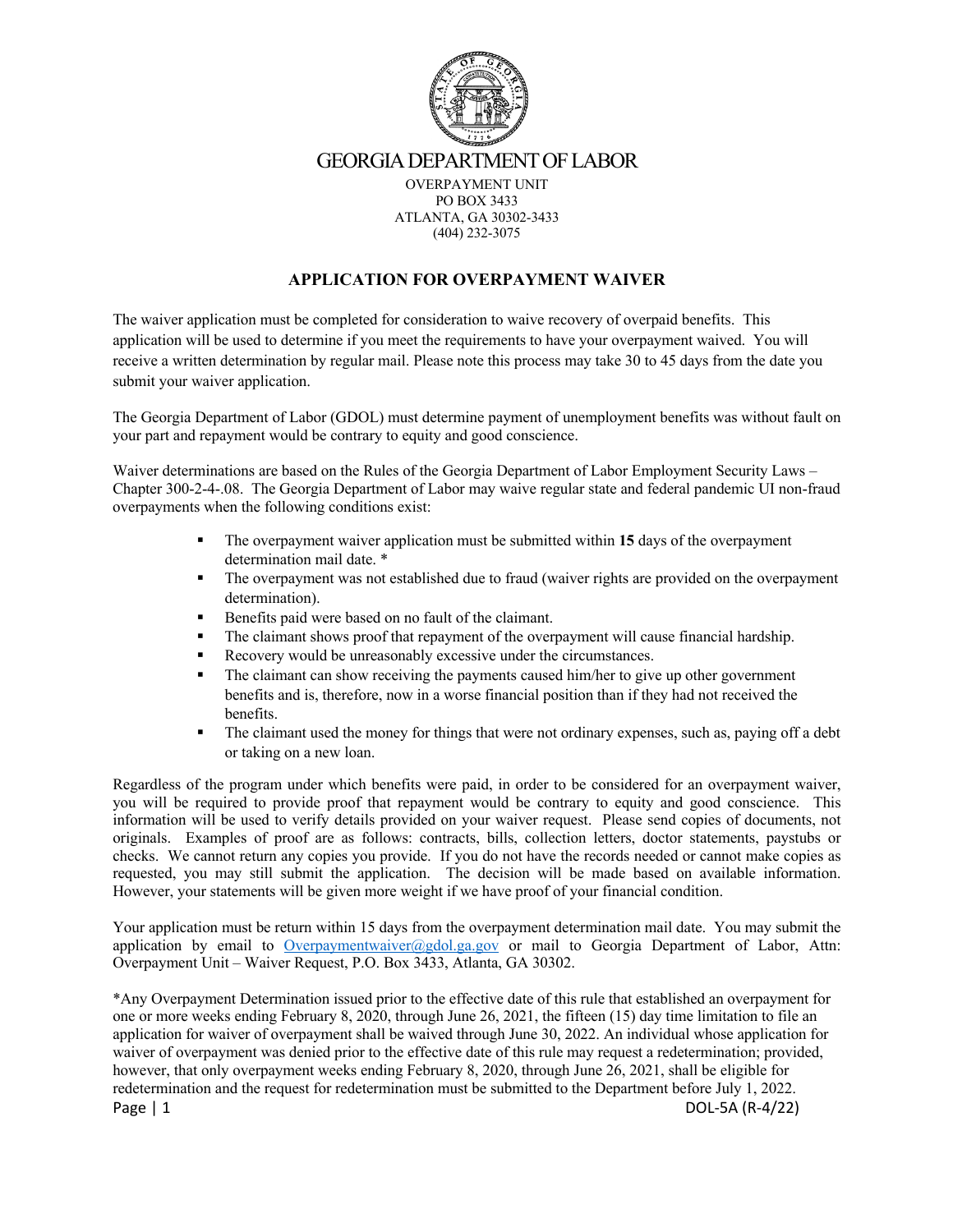**ANSWER EVERY QUESTION**. Please answer the questions on this application as completely as you can and provide documentation supporting your answers. We will use your answers on this application to determine if the overpayment is eligible for waiver. Enter **N/A** if the question does not apply; enter **0** if a number is required and you have none. Use additional sheets, if needed, to explain. **Your waiver application will not be processed, if it is not completed in full, signed and dated.**

**REQUEST TYPE:**  $\Box$  Initial  $\Box$  Redetermination

### **PART 1. PERSONAL INFORMATION:**

|                                                                                    | ,我们也不能在这里的时候,我们也不能会在这里,我们也不能会在这里的时候,我们也不能会在这里的时候,我们也不能会在这里的时候,我们也不能会在这里的时候,我们也不能                                                                                                                                                           |
|------------------------------------------------------------------------------------|--------------------------------------------------------------------------------------------------------------------------------------------------------------------------------------------------------------------------------------------|
|                                                                                    |                                                                                                                                                                                                                                            |
|                                                                                    |                                                                                                                                                                                                                                            |
|                                                                                    |                                                                                                                                                                                                                                            |
|                                                                                    |                                                                                                                                                                                                                                            |
|                                                                                    | If your contact information has changed since you filed your unemployment insurance claim, please update<br>your information by visiting our website at dol.georgia.govOnline ServicesChange of Address and<br><b>Contact Information.</b> |
| $\Box$ Single<br>Marital status:                                                   | Married Divorced Separated Widowed                                                                                                                                                                                                         |
|                                                                                    | Currently living with your spouse or another individual who contributes to your household's expenses $\Box$ Yes $\Box$ No                                                                                                                  |
|                                                                                    | <b>PART 2. CURRENT EMPLOYMENT:</b> Include any temporary or permanent or long-term employment<br>and self-employment regardless of where the work is performed or how long you worked.                                                     |
| 1. Are you currently: (check one) $\Box$ Employed $\Box$ Unemployed $\Box$ Retired |                                                                                                                                                                                                                                            |
| a. If employed, do you work: Full Time Part Time                                   | $\Box$ On Call                                                                                                                                                                                                                             |
|                                                                                    |                                                                                                                                                                                                                                            |
|                                                                                    |                                                                                                                                                                                                                                            |
| d. If retired, date of retirement:                                                 |                                                                                                                                                                                                                                            |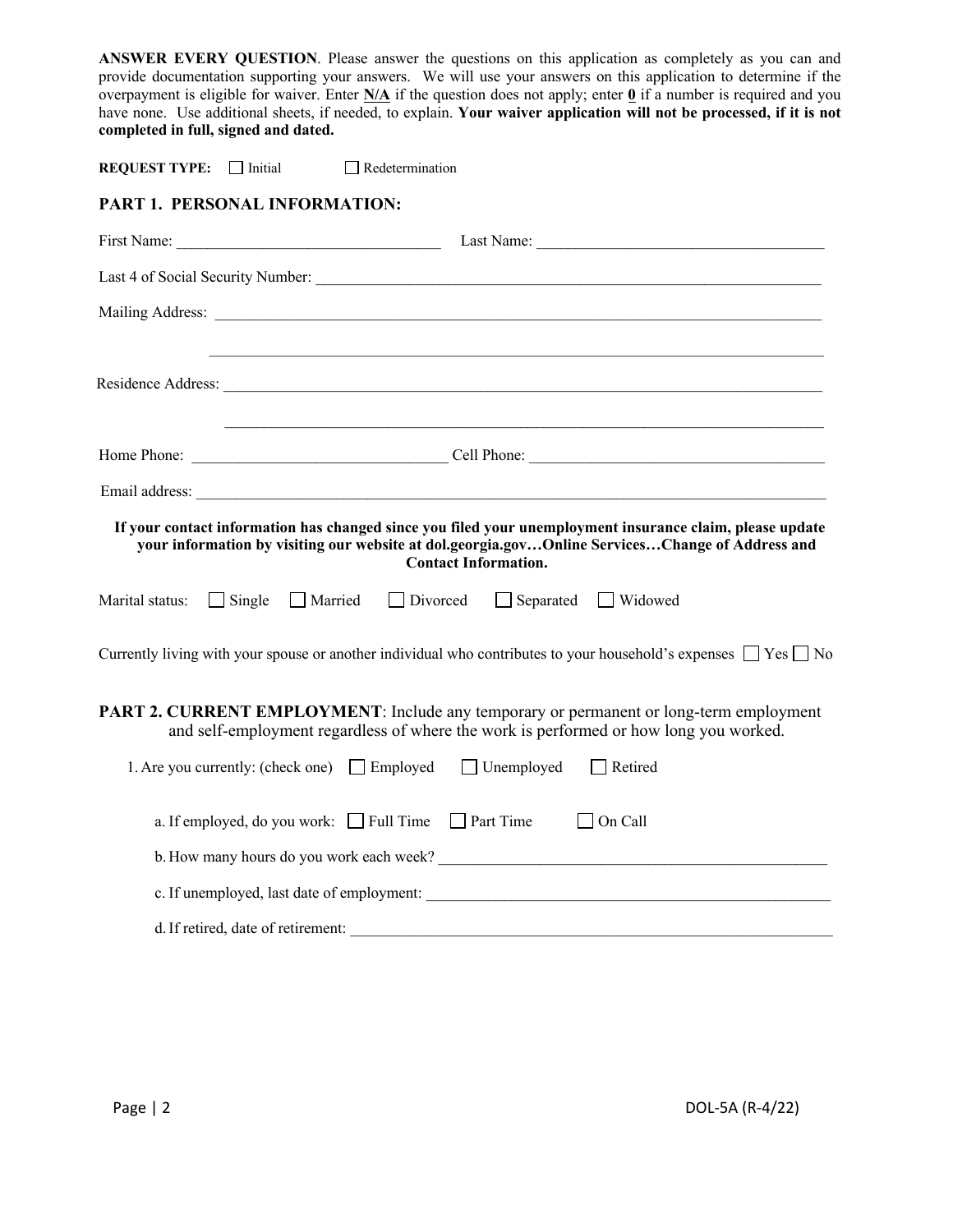## **PART 3. HOUSING:**

| Do you own or rent your home? | Rent<br>Own |
|-------------------------------|-------------|
| Other (explain)               |             |
|                               |             |
|                               |             |
|                               |             |

- **PART 4. FINANCIAL STATEMENT:** Include information for both yourself and your spouse or other individual(s) who contributes to the household.
	- **A. Monthly Gross Income**  Enter a response on every line. Enter **0** if there is no figure to enter or your household does not receive the source of income:

| <b>Source</b>              | <b>Amount</b> |
|----------------------------|---------------|
| Wages from Employment      |               |
| Social Security            |               |
| Pension and/or Retirement  |               |
| Severance                  |               |
| Workers Compensation       |               |
| Disability                 |               |
| Unemployment Insurance     |               |
| Alimony                    |               |
| Child Support              |               |
| SNAP/Food Stamps           |               |
| Other Income (please list) |               |
|                            |               |
|                            |               |
| <b>TOTAL INCOME</b>        |               |

*Please provide copies of your household's proof of income. This includes, but not limited to, two (2) most recent paystubs, payroll deposits, monthly invoices for self-employment income, income statements or printouts, income verification letter.*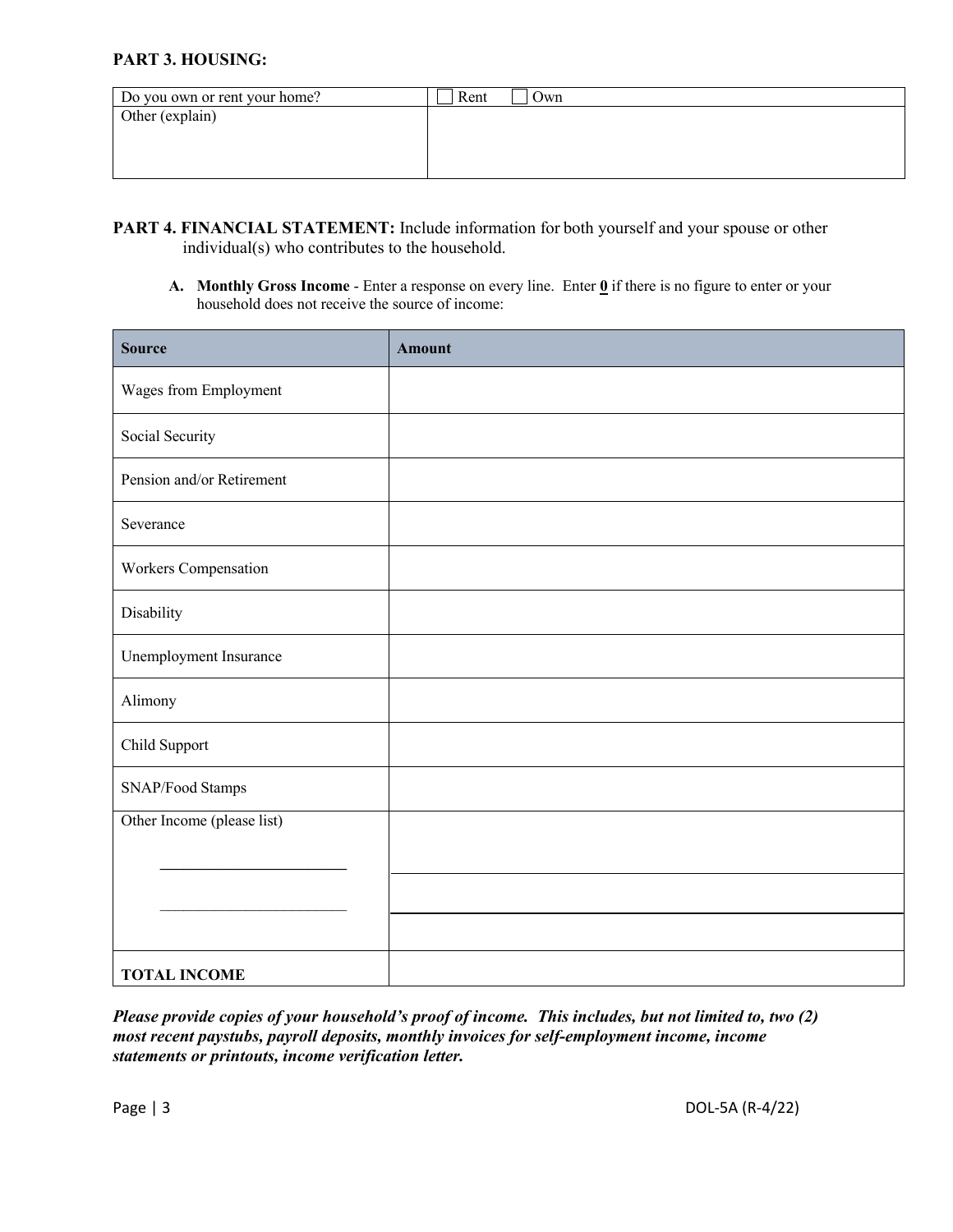**B. Monthly Expenses** – Enter a response on every line. Enter  $\mathbf{0}$  if there is no figure to enter or your household does not have the expense:

| <b>Source</b>                                    | <b>Amount</b> |
|--------------------------------------------------|---------------|
| Mortgage/Rent                                    |               |
| Water                                            |               |
| Gas                                              |               |
| Electric                                         |               |
| Cable/Internet                                   |               |
| Medical/Dental                                   |               |
| Telephone                                        |               |
| Transportation (Car Payment, fuel,<br>bus, etc.) |               |
| Food                                             |               |
| Child Care                                       |               |
| Student Loan(s)                                  |               |
| Home/Renter's Insurance                          |               |
| Auto Insurance                                   |               |
| Health Insurance                                 |               |
| Life Insurance                                   |               |
| Court ordered child support paid out             |               |
| Other Expenses (please list)                     |               |
|                                                  |               |
|                                                  |               |
|                                                  |               |
| <b>TOTAL EXPENSES</b>                            |               |

*Please provide supporting documentation for all of your household's monthly expenses listed.*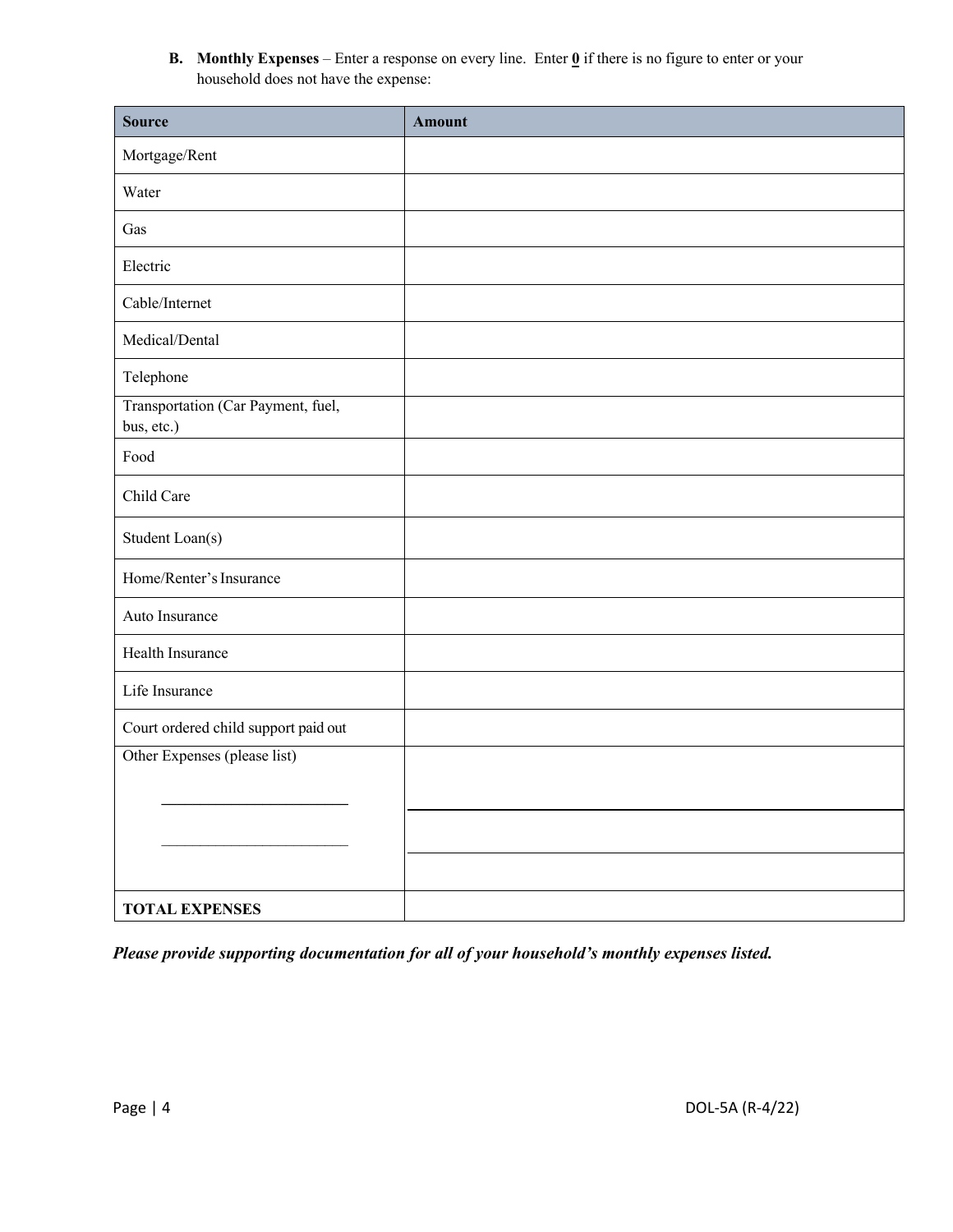**C. Assets -** An asset is any property or item(s)you own that you can sell to pay your debts. An asset may also be money that you can use to pay your debts. Enter a response on every line. Enter  $Q$  if there is no figure to enter or you do not have the type of asset:

| <b>Type of Asset</b>                 | <b>Current Balance(s) or Value</b> |
|--------------------------------------|------------------------------------|
| Savings Account                      | \$                                 |
| Checking Account                     | \$                                 |
| Retirement Account (401K, IRA, etc.) | \$                                 |
| Certificate of Deposits              | \$                                 |
| Other (Explain)                      | $\boldsymbol{\mathsf{S}}$          |
|                                      | \$                                 |
|                                      | $\boldsymbol{\mathsf{S}}$          |

*Please provide your most recent financial statements or supporting documentation to show value of asset(s).*

**PART 5. HEALTH CONDITION OF YOU AND YOUR FAMILY MEMBERS:** Only complete this section if you think your health or a member of your household's health should be a consideration in waiving your overpayment, explain why. **(Please provide proof of health condition if you want this considered in the waiver.)**

| <b>Family Member</b> | <b>Health Condition</b> |            |                | If you think health should be a consideration in<br>waiving our overpayment, explain why: |
|----------------------|-------------------------|------------|----------------|-------------------------------------------------------------------------------------------|
|                      | Good                    | <b>Bad</b> | <b>Serious</b> |                                                                                           |
| Self                 |                         |            |                |                                                                                           |
| Spouse               |                         |            |                |                                                                                           |
| Child                |                         |            |                |                                                                                           |
| Child                |                         |            |                |                                                                                           |
| Other Dependent      |                         |            |                |                                                                                           |
| Other Dependent      |                         |            |                |                                                                                           |

### PART 6. BANKRUPTCY: Please provide proof of bankruptcy, if applicable.

| Are you in bankruptcy now? $\Box$ Yes $\Box$ No                           |        |  |
|---------------------------------------------------------------------------|--------|--|
| If yes, select type: $\Box$ Chapter 7 $\Box$ Chapter 11 $\Box$ Chapter 13 |        |  |
| When did you file?                                                        | Where? |  |
| Your Case Number:                                                         |        |  |